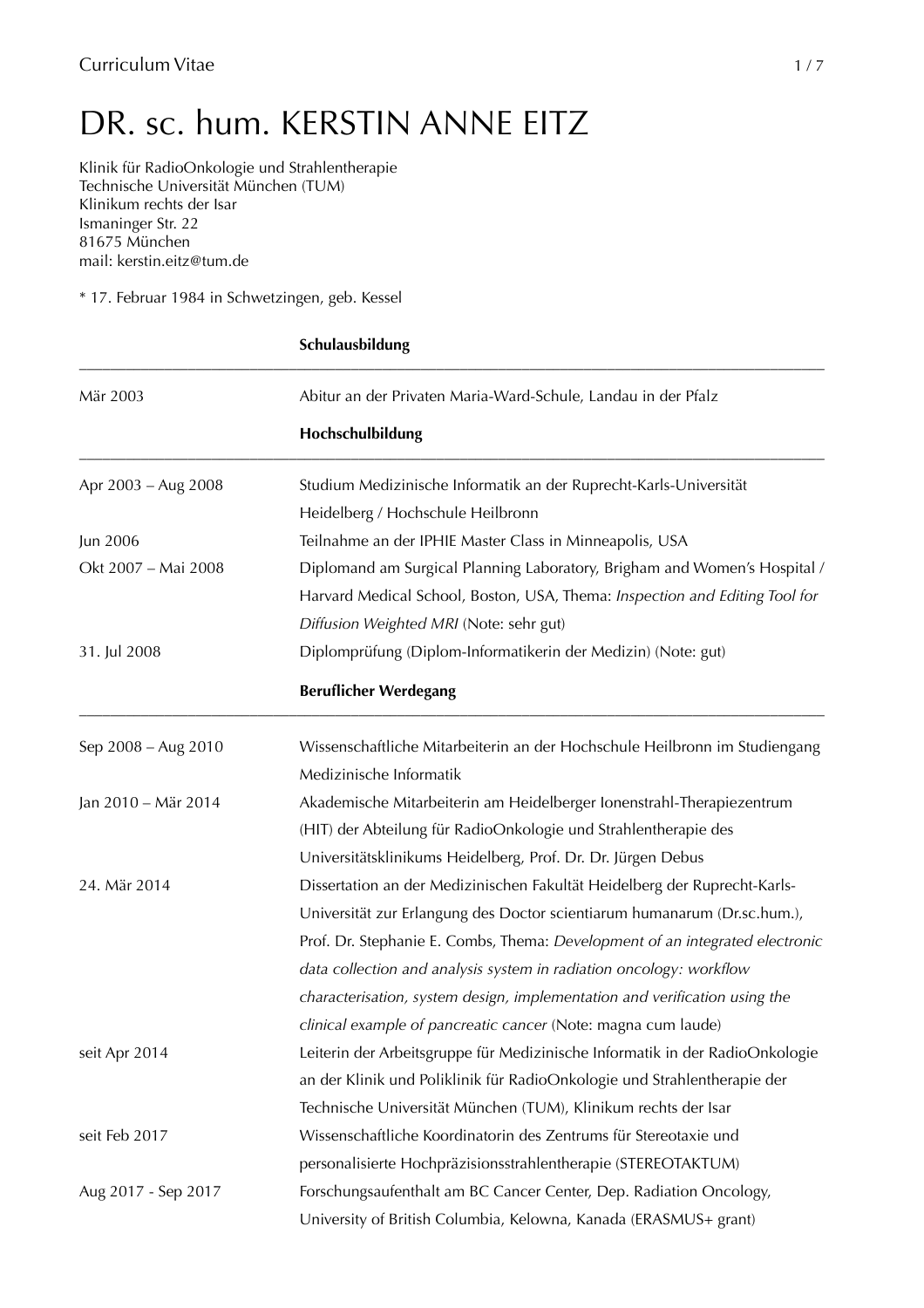### Curriculum Vitae 2/7

### Stipendien, Preise und Zertifikate

| Sep 2007  | Stipendium des Lions Club Heilbronn / Franken                  |
|-----------|----------------------------------------------------------------|
| Aug 2017  | ERASMUS+ Staff Mobility Grant for Training                     |
| Juni 2018 | DEGRO Innovationspreis 2018                                    |
| Okt 2018  | Zertifikat "Leadership Academy für ProfessorInnen und leitende |
|           | WissenschaftsmanagerInnen" der TUM School of Management        |

## Lehrtätigkeit

| Doktorandenseminar in der Radioonkologie                                        | 5 Unterrichtseinheiten à 60 min pro Semester         |
|---------------------------------------------------------------------------------|------------------------------------------------------|
| Vorlesung "Research data management" im<br>Masterstudiengang Radiation Biology  | 5 Unterrichtseinheiten à 90 min im<br>Wintersemester |
| Vorlesung "Klinische Studien" im Wahlpflichtfach<br>"RadioOnkologie integrativ" | 1 Unterrichtseinheiten à 90 min pro Semester         |

# Betreute Dissertationen / Abschlussarbeiten

#### **Dr. med.**

| Rebecca Asadpour | Verwendung von Akupunktur unter Strahlentherapie: Bringt Verum-<br>Akupunktur einen Benefit gegenüber einer Sham-Akupunktur                                                                                                      | abgeschlossen,<br>publiziert |
|------------------|----------------------------------------------------------------------------------------------------------------------------------------------------------------------------------------------------------------------------------|------------------------------|
| Geraldine Bihoi  | Untersuchung der Strahlendosis an der Cochlea bei Patienten mit<br>Akustikusneurinom nach Radiotherapie, sowie die Auswirkung auf<br>die Hörminderung                                                                            | abgeschlossen                |
| Andrea Deichl    | Auswertung des Langzeitverlaufs nach stereotaktischer Bestrahlung<br>bei Hirnmetastasen                                                                                                                                          | abgeschlossen,<br>publiziert |
| Hanna Fischer    | Der Einfluss der [68Ga]-DOTANOC-PET-Bildgebung bei der<br>Strahlentherapie-planung von Patienten mit Meningeomen<br>hinsichtlich Toxizität und Rezidivhäufigkeit                                                                 | abgeschlossen<br>publiziert  |
| Frederik Fuchs   | Adaptive Radiotherapie bei Patienten mit Prostatakarzinom: Konzept<br>zur individualisierte Radiotherapie (iRT)                                                                                                                  | abgeschlossen<br>publiziert  |
| Rebekka Grosser  | Long term follow-up and patient reported outcome (PRO) of patients<br>treated with body stereotactic radiotherapy                                                                                                                | abgeschlossen,<br>publiziert |
| Josefine Hesse   | Multimodale Rezidivmusteranalyse und Evaluation der Toxizität<br>sowie Überleben nach Strahlentherapie bei Patienten mit<br>höhergradigen Gliomen                                                                                | laufend,<br>publiziert       |
| Christoph Knie   | Neoadjuvante Radiotherapie von Weichteilsarkomen der Extremitäten                                                                                                                                                                | abgeschlossen,<br>publiziert |
| Sabrina Lettner  | Komplementärmedizinische Behandlung als Teil der<br>radioonkologischen Therapie - Fragebogen zur Evaluation der<br>Akzeptanz sowie des Umgangs mit dem Therapieangebot in einer<br>großen deutschen Abteilung für RadioOnkologie | abgeschlossen<br>publiziert  |
| Teresa Neff      | Erfassung und Analyse der Langzeitergebnisse nach<br>Neutronentherapie                                                                                                                                                           | abgeschlossen                |
| Elena Salfelder  | Outcome und Toxizität nach Tomotherapie bei kindlichen Tumoren                                                                                                                                                                   | laufend,<br>publiziert       |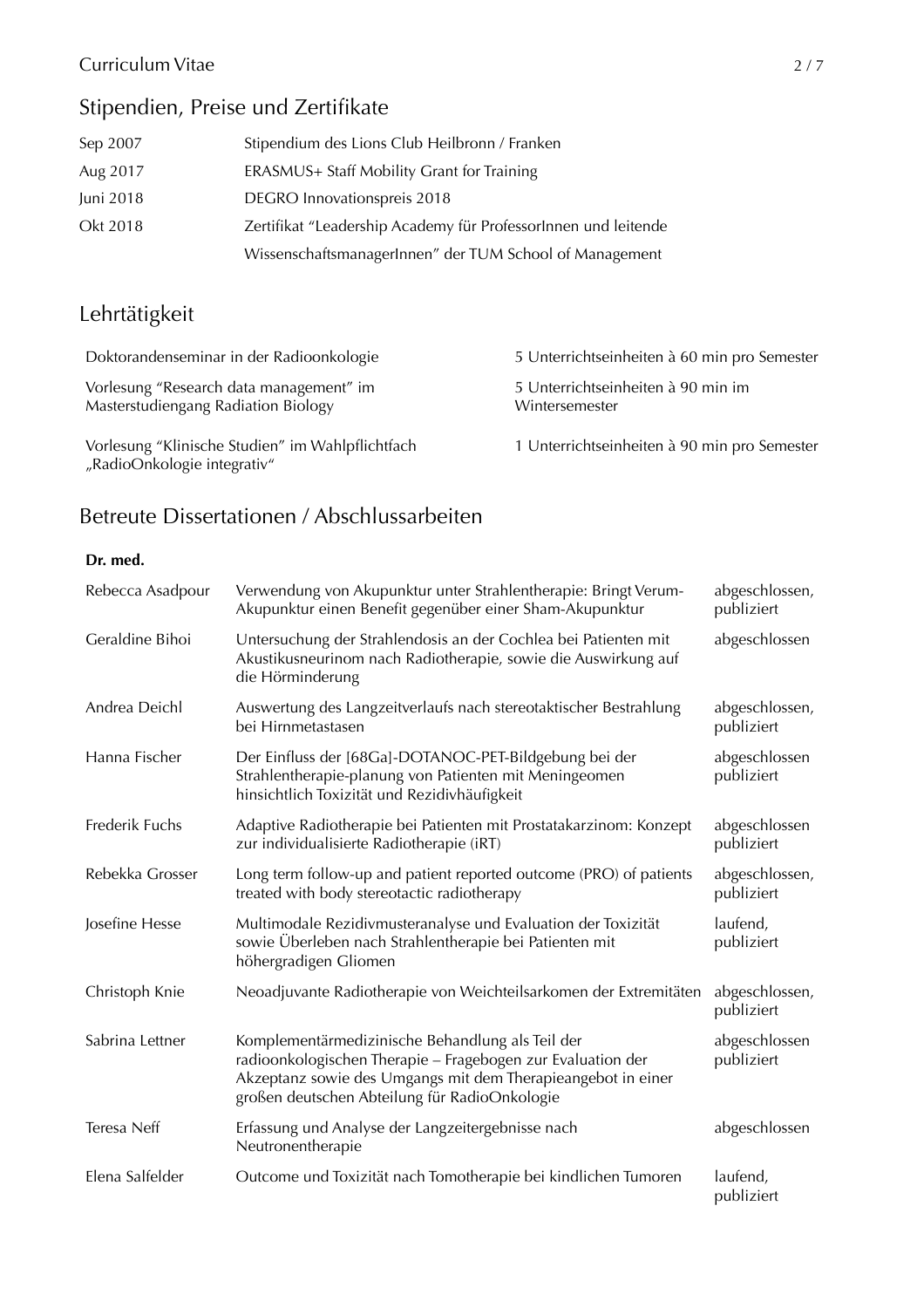#### Curriculum Vitae 3/7

| Hannah Scholz     | Comparision of current prognostic scores in glioblastoma                                                                                                                            | laufend                                    |
|-------------------|-------------------------------------------------------------------------------------------------------------------------------------------------------------------------------------|--------------------------------------------|
| Anna Schmidt      | Retrospektive Analyse der stereotaktischen Radiotherapie<br>am Klinikum rechts der Isar                                                                                             | abgeschlossen                              |
| Theresa Voglhuber | Patterns-of-Care und Outcome-Analyse der Radiotherapie von<br>abdominellen Metastasen                                                                                               | laufend,<br>publiziert                     |
| Dr. med. dent.    |                                                                                                                                                                                     |                                            |
| Chaline May       | Relevanz der MRT-Bildgebung während der Strahlentherapie in<br>Bezug auf Tumorgeometrie und Veränderungen von Risikoorganen<br>bei Patienten mit Karzinomen im HNO-Bereich          | abgeschlossen                              |
| <b>B.</b> Sc.     |                                                                                                                                                                                     |                                            |
| Anna Alles        | Entwicklung und Validierung einer mobilen Applikation (App) für iOS<br>basierend auf Swift 2.0 zur therapiebegleitenden Erfassung der<br>Lebensqualität bei onkologischen Patienten | abgeschlossen,<br>publiziert<br>Note $1.3$ |

### Publikationen

#### **Original paper, Pubmed listed**

- 1. Voglhuber T, **Kessel KA**, Oechsner M, Vogel MME, Gschwend JE,Combs SE: 'Single-institutional outcomeanalysis of low-dose stereotactic body radiation therapy (SBRT) of adrenal gland metastases', BMC Cancer, 2020, 20, (1), pp. 536
- 2. Rusthoven CG, Yamamoto M, Bernhardt D, Smith DE, Gao D, Serizawa T, Yomo S, Aiyama H, Higuchi Y, Shuto T, Akabane A, Sato Y, Niranjan A, Faramand AM, Lunsford LD, McInerney J, Tuanquin LC, Zacharia BE, Chiang V, Singh C, Yu JB, Braunstein S, Mathieu D, Touchette CJ, Lee CC, Yang HC, Aizer AA, Cagney DN, Chan MD, Kondziolka D, Bernstein K, Silverman JS, Grills IS, Siddiqui ZA, Yuan JC, Sheehan JP, Cordeiro D, Nosaki K, Seto T, Deibert CP, Verma V, Day S, Halasz LM, Warnick RE, Trifiletti DM, Palmer JD, Attia A, Li B, Cifarelli CP, Brown PD, Vargo JA, Combs S, **Kessel KA**, Rieken S, Patel S, Guckenberger M, Andratschke N, Kavanagh BD, Robin TP: 'Evaluation of First-line Radiosurgery vs Whole-Brain Radiotherapy for Small Cell Lung Cancer Brain Metastases: The FIRE-SCLC Cohort Study', JAMA Oncol, 2020
- 3. **Kessel KA**, Grosser RCE, Kraus KM, Hoffmann H, Oechsner M, Combs SE: 'Stereotactic body radiotherapy (SBRT) in patients with lung metastases - prognostic factors and long-term survival using patient self-reported outcome (PRO)', BMC Cancer, 2020, 20, (1), pp. 442
- 4. Straube C, **Kessel KA**, Antoni S, Gempt J, Meyer B, Schlegel J, Schmidt-Graf F, Combs SE: 'A balanced score to predict survival of elderly patients newly diagnosed with glioblastoma', Radiat Oncol, 2020, 15, (1), pp. 97
- 5. **Kessel KA**, Weber W, Yakushev I, Fischer H, Voglhuber T, Diehl C, Straube C, Zimmer C, Wiestler B, Gempt J, Meyer B, Combs SE: 'Integration of PET-imaging into radiotherapy treatment planning for low-grade meningiomas improves outcome', Eur J Nucl Med Mol Imaging, 2020, 47, (6), pp. 1391-1399
- 6. Borm KJ, **Kessel KA**, Devecka M, Muench S, Straube C, Schiller K, Schuttrumpf L, Dapper H, Woller B, Pigorsch S,Combs SE: 'Variability in lymph node irradiation in patients with breast cancer-results from a multi-center survey in German-speaking countries', Strahlenther Onkol, 2020, 196, (1), pp. 15-22
- 7. **Kessel KA**, Diehl CD, Oechsner M, Meyer B, Gempt J, Zimmer C, Schmidt-Graf F, Combs SE: Patient-Reported Outcome (PRO) as an Addition to Long-Term Results after High-Precision Stereotactic Radiotherapy in Patients with Secreting and Non-Secreting Pituitary Adenomas: A Retrospective Cohort Study up to 17-Years Follow-Up. Cancers 2019, 11(12).
- 8. Vogel MME, **Kessel KA**, Schiller K, Devecka M, Gschwend JE, Weichert W, Wilkens JJ, Combs SE: Adjuvant versus early salvage radiotherapy: outcome of patients with prostate cancer treated with postoperative radiotherapy after radical prostatectomy. Radiat Oncol 2019, 14(1):198.
- 9. Scharl S, Kirstein A, **Kessel KA**, Duma MN, Oechsner M, Straube C, Combs SE: Cavity volume changes after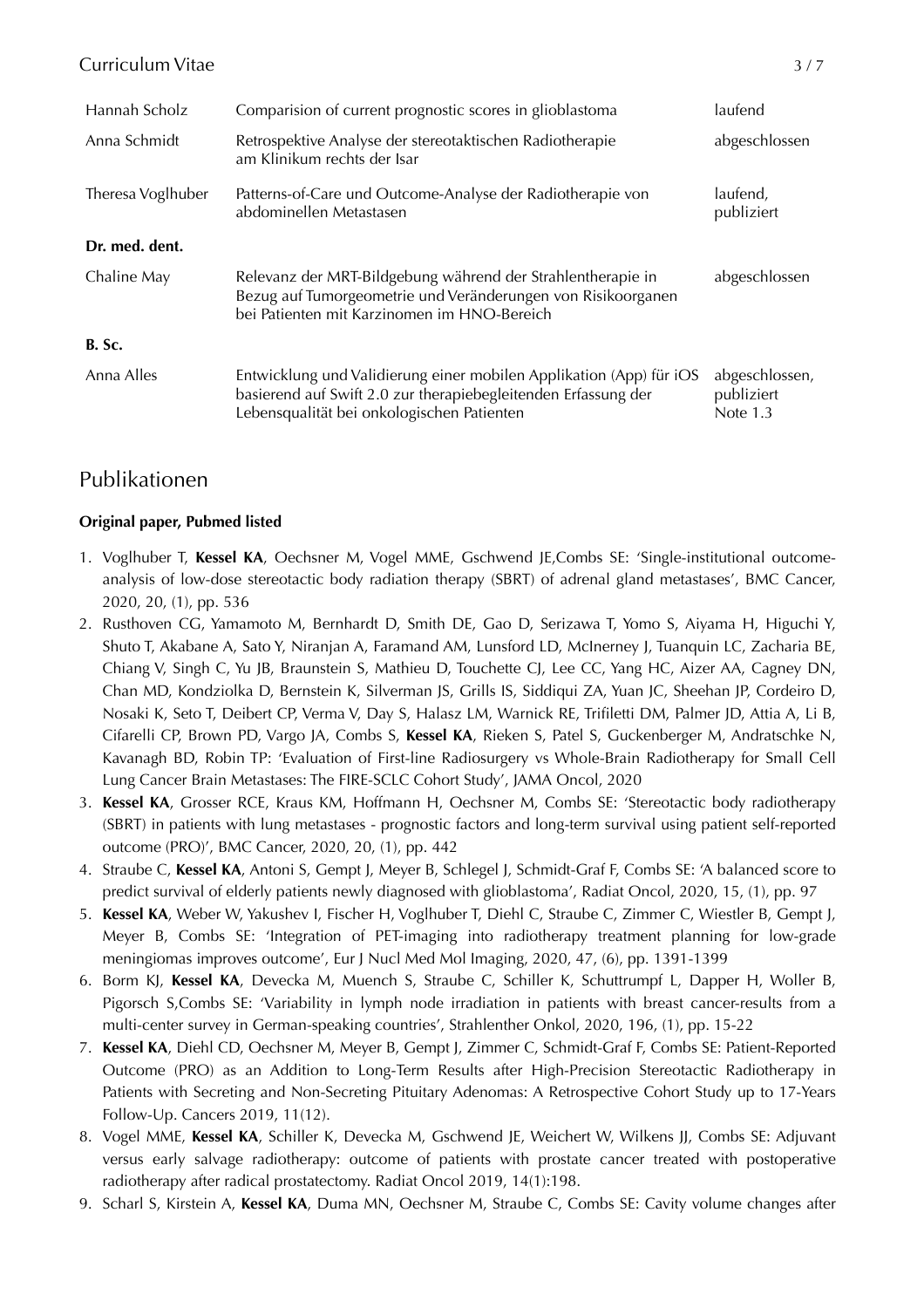surgery of a brain metastasis-consequences for stereotactic radiation therapy. Strahlenther Onkol 2019, 195(3):207-217.

- 10.Vogel MME, **Kessel KA**, Gschwend JE, Weichert W, Wilkens JJ, Combs SE: Early and late toxicity profiles of patients receiving immediate postoperative radiotherapy versus salvage radiotherapy for prostate cancer after prostatectomy. Strahlenther Onkol 2019, 195(2):131-144.
- 11.Lämmer F, Delbridge C, Würstle S, Neff F, Meyer B, Schlegel J, **Kessel KA**, Schmid TE, Schilling D, Combs SE. Cytosolic Hsp70 as a biomarker to predict clinical outcome in patients with glioblastoma. PLoS One. 2019 Aug 20;14(8):e0221502.
- 12.Scharl S, Kirstein A, **Kessel KA**, Diehl C, Oechsner M, Straube C, Meyer B, Zimmer C, Combs SE.Stereotactic irradiation of the resection cavity after surgical resection of brain metastases - when is the right timing? Acta Oncol. 2019, 58(12):1714-1719.
- 13.Straube C, **Kessel KA**, Zimmer C, Schmidt-Graf F, Schlegel J, Gempt J, Meyer B, Combs SE. A Second Course of Radiotherapy in Patients with Recurrent Malignant Gliomas: Clinical Data on Re-irradiation, Prognostic Factors, and Usefulness of Digital Biomarkers. Curr Treat Options Oncol. 2019 19;20(9):71.
- 14.Fuchs F, Habl G, Devecka M, Kampfer S, Combs SE, **Kessel KA**: Interfraction variation and dosimetric changes during image-guided radiation therapy in prostate cancer patients. Radiat Oncol J 2019, 37:127–133.
- 15.Peeken JC, Knie C, **Kessel KA**, Habermehl D, Kampfer S, Dapper H, Devecka M, Eisenhart-Rothe von R, Specht K, Weichert W, Wörtler K, Knebel C, Wilkens JJ, Combs SE. Neoadjuvant image-guided helical intensity modulated radiotherapy of extremity sarcomas - a single center experience. Radiat Oncol 2019; 14: 2.
- 16.Peeken JC, Goldberg T, Pyka T, Bernhofer M, Wiestler B, **Kessel KA**, Tafti PD, Nüsslin F, Braun AE, Zimmer C, Rost B, Combs SE. Combining multimodal imaging and treatment features improves machine learning-based prognostic assessment in patients with glioblastoma multiforme. Cancer Med 2019, 8(1):128-136.
- 17.Wank M, Schilling D, Schmid TE, Meyer B, Gempt J, Barz M, Schlegel J, Liesche F, **Kessel KA**, Wiestler B, Bette S, Zimmer C, Combs SE. Human Glioma Migration and Infiltration Properties as a Target for Personalized Radiation Medicine. Cancers 2018; 10: 456.
- 18.**Kessel KA**, Vogel MME, Kessel C, Bier H, Biedermann T, Friess H, Herschbach P, Eisenhart-Rothe von R, Meyer B, Kiechle M, Keller U, Peschel C, Bassermann F, Schmid R, Schwaiger M, Combs SE. Cancer clinical trials – Survey evaluating patient participation and acceptance in a university-based Comprehensive Cancer Center (CCC). Clinical and Translational Radiation Oncology 2018; 13: 44–9.
- 19.**Kessel KA**, Klein E, Hack CC, Combs SE. Complementary medicine in radiation oncology : German health care professionals' current qualifications and therapeutic methods. Strahlenther Onkol 2018; 194: 904–10.
- 20.Straube C, **Kessel KA,** Schmidt-Graf F, Krieg SM, Meyer B, Gempt J, Combs SE. A trend towards a more intense adjuvant treatment of low-grade-gliomas in tertiary centers in Germany after RTOG 9802 - results from a multi-center survey. BMC Cancer 2018; 18: 907.
- 21.Combs SE, Niyazi M, Adeberg S, Bougatf N, Kaul D, Fleischmann DF, Grün A, Fokas E, Rödel CM, Eckert F, Paulsen F, Oehlke O, Grosu A-L, Seidlitz A, Lattermann A, Krause M, Baumann M, Guberina M, Stuschke M, Budach V, Belka C, Debus J, **Kessel KA**. Re-irradiation of recurrent gliomas: Pooled analysis and validation of an established prognostic score - Report of the Radiation Oncology Group (ROG) of the German Cancer Consortium (DKTK). Cancer Med 2018; 18: 549.
- 22.Peeken JC, Hesse J, Haller B, Kessel KA, Nüsslin F, Combs SE. Semantic imaging features predict disease progression and survival in glioblastoma multiforme patients. Strahlenther Onkol 2018; 194: 580–90.
- 23.Shafie El RA, Czech M, **Kessel KA**, Habermehl D, Weber D, Rieken S, Bougatf N, Jäkel O, Debus J, Combs SE. Evaluation of particle radiotherapy for the re-irradiation of recurrent intracranial meningioma. Radiat Oncol 2018; 13: 86.
- 24.Shafie El RA, Czech M, **Kessel KA**, Habermehl D, Weber D, Rieken S, Bougatf N, Jäkel O, Debus J, Combs SE. Clinical outcome after particle therapy for meningiomas of the skull base: toxicity and local control in patients treated with active rasterscanning. Radiat Oncol 2018; 13: 54.
- 25.Peeken JC, Goldberg T, Knie C, Komboz B, Bernhofer M, Pasa F, **Kessel KA**, Tafti PD, Rost B, Nüsslin F, Braun AE, Combs SE. Treatment-related features improve machine learning prediction of prognosis in soft tissue sarcoma patients. Strahlenther Onkol 2018; 141: 105.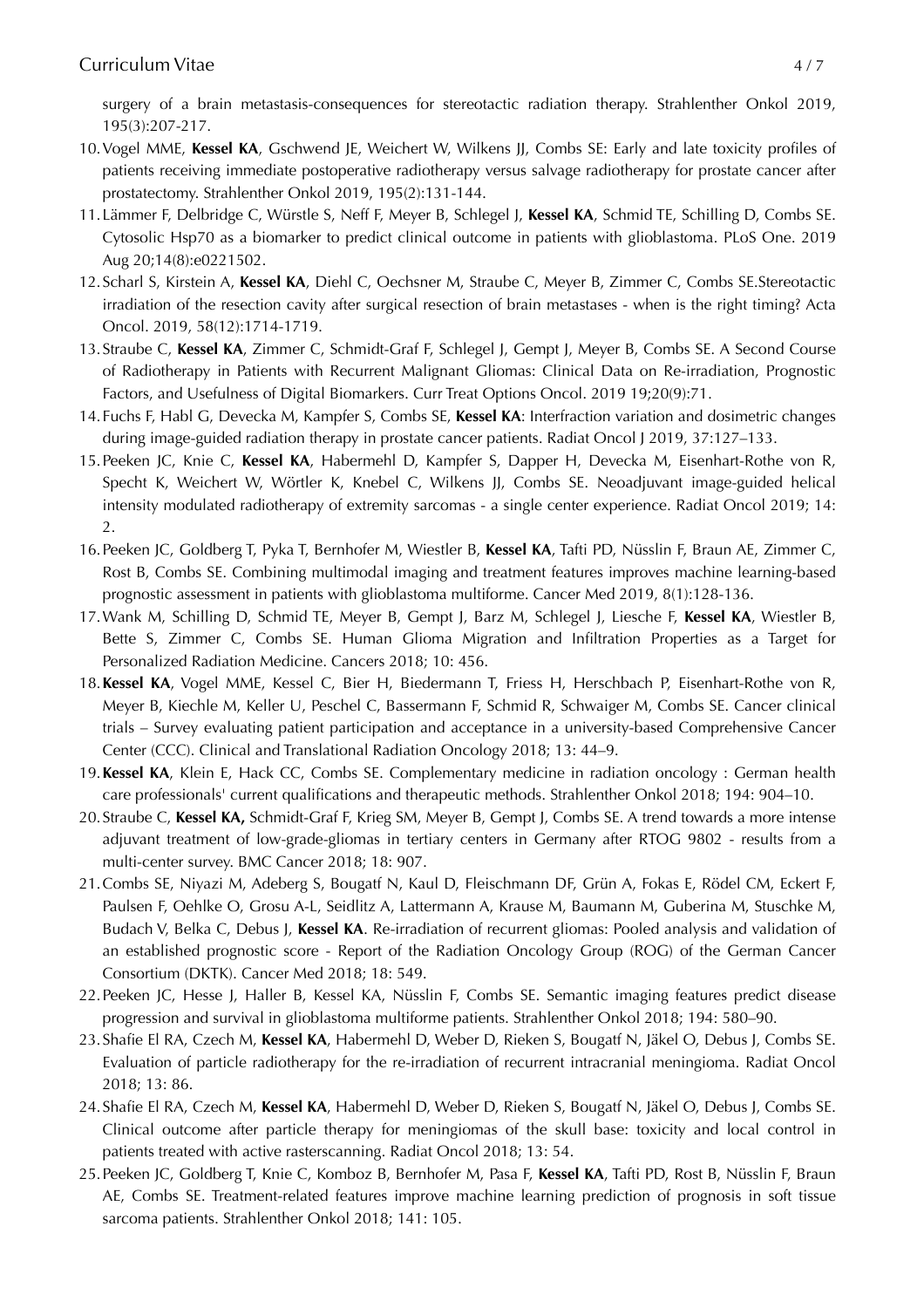- 26.**Kessel KA**, Vogel MM, Alles A, Dobiasch S, Fischer H, Combs SE. Mobile App Delivery of the EORTC QLQ-C30 Questionnaire to Assess Health-Related Quality of Life in Oncological Patients: Usability Study. JMIR Mhealth Uhealth 2018; 6: e45.
- 27.Combs SE, **Kessel KA**, Hesse J, Straube C, Zimmer C, Schmidt-Graf F, Schlegel J, Gempt J, Meyer B. Moving Second Courses of Radiotherapy Forward: Early Re-Irradiation After Surgical Resection for Recurrent Gliomas Improves Efficacy With Excellent Tolerability. Neurosurgery 2018; 158: 545.
- 28.Niyazi M, Adeberg S, Kaul D, Boulesteix A-L, Bougatf N, Fleischmann DF, Grün A, Krämer A, Rödel CM, Eckert F, Paulsen F, **Kessel KA**, Combs SE, Oehlke O, Grosu A-L, Seidlitz A, Lattermann A, Krause M, Baumann M, Guberina M, Stuschke M, Budach V, Belka C, Debus J. Independent validation of a new reirradiation risk score (RRRS) for glioma patients predicting post-recurrence survival: A multicenter DKTK/ ROG analysis. Radiother Oncol 2018; 127: 121–7.
- 29.Asadpour R, **Kessel KA,** Bruckner T, Sertel S, Combs SE. Randomized study exploring the combination of radiotherapy with two types of acupuncture treatment (ROSETTA): study protocol for a randomized controlled trial. Trials 2017; 18: 398.
- 30.**Kessel KA**, Hesse J, Straube C, Zimmer C, Schmidt-Graf F, Schlegel J, Meyer B, Combs SE. Modification and optimization of an established prognostic score after re-irradiation of recurrent glioma. PLoS One 2017; 12: e0180457-10.
- 31.**Kessel KA**, Fischer H, Oechnser M, Zimmer C, Meyer B, Combs SE. High-precision radiotherapy for meningiomas : Long-term results and patient-reported outcome (PRO). Strahlenther Onkol 2017; 29: 197.
- 32.**Kessel KA**, Vogel MM, Kessel C, Bier H, Biedermann T, Friess H, Herschbach P, Eisenhart-Rothe von R, Meyer B, Kiechle M, Keller U, Peschel C, Schmid RM, Combs SE. Mobile Health in Oncology: A Patient Survey About App-Assisted Cancer Care. JMIR Mhealth Uhealth 2017; 5: e81–7.
- 33.Habl G, Straube C, Schiller K, Duma MN, Oechsner M, **Kessel KA**, Eiber M, Schwaiger M, Kübler H, Gschwend JE, Combs SE. Oligometastases from prostate cancer: local treatment with stereotactic body radiotherapy (SBRT). BMC Cancer 2017; 17: 361.
- 34.Vogel MME, Combs SE, **Kessel KA**. mHealth and Application Technology Supporting Clinical Trials: Today's Limitations and Future Perspective of smartRCTs. Front Oncol 2017; 7: 262–6.
- 35.Lettner S, **Kessel KA**, Combs SE. Complementary and alternative medicine in radiation oncology. Strahlenther Onkol 2017; 16: 655.
- 36.**Kessel KA**, Hesse J, Straube C, Zimmer C, Schmidt-Graf F, Schlegel J, Meyer B, Combs SE. Validation of an established prognostic score after re-irradiation of recurrent glioma.Acta Oncologica 2017; 56: 422–6.
- 37.**Kessel KA**, Vogel MM, Schmidt-Graf F, Combs SE. Mobile Apps in Oncology: A Survey on Health Care Professionals' Attitude Toward Telemedicine, mHealth, and Oncological Apps. J Med Internet Res 2016; 18:e312–9.
- 38.**Kessel KA**, Lettner S, Kessel C, Bier H, Biedermann T, Friess H, Herrschbach P, Gschwend J E, Meyer B, Peschel C, Schmid R, Schwaiger M, Wolff K-D and Combs SE. Use of Complementary and Alternative Medicine (CAM) as part of the oncological treatment: Survey about patients' attitude towards CAM in a university-based Oncology Center in Germany. PLoS One. 2016; 11:e0165801.
- 39.**Kessel KA**, Fischer H, Vogel M, Oechsner M, Duma M N, Bier H, Meyer B and Combs SE. Fractionated vs. single fraction stereotactic radiotherapy in patients with vestibular schwannoma: Hearing preservation and patients' self-reported outcome based on an established questionnaire. Strahlenther Onkol 2017; 193: 192–9.
- 40.Specht HM, **Kessel KA**, Oechsner M, Meyer B, Zimmer C, Combs SE: HFSRT of the resection cavity in patients with brain metastases. Strahlenther Onkol. 2016;192:368–76.
- 41.Habl G, Uhl M, Katayama S, **Kessel KA**, Hatiboglu G, Hadaschik B, Edler L, Tichy D, Ellerbrock M, Haberer T, Wolf MB, Schlemmer H-P, Debus J, Herfarth K: Acute toxicity and quality of life in patients with prostate cancer treated with protons or carbon ions in a prospective randomized phase II study – the IPI trial. Int. J. Radiat. Oncol. Biol. Phys. 2016;95:435–43.
- 42.**Kessel KA**, Combs SE: Data management, documentation and analysis systems in radiation oncology: a multiinstitutional survey. Radiat Oncol 2015, 10:230.
- 43.Habl G, Katayama S, Uhl M, **Kessel KA**, Edler L, Debus J, Herfarth K, Sterzing F: Helical intensity-modulated radiotherapy of the pelvic lymph nodes with a simultaneous integrated boost to the prostate - first results of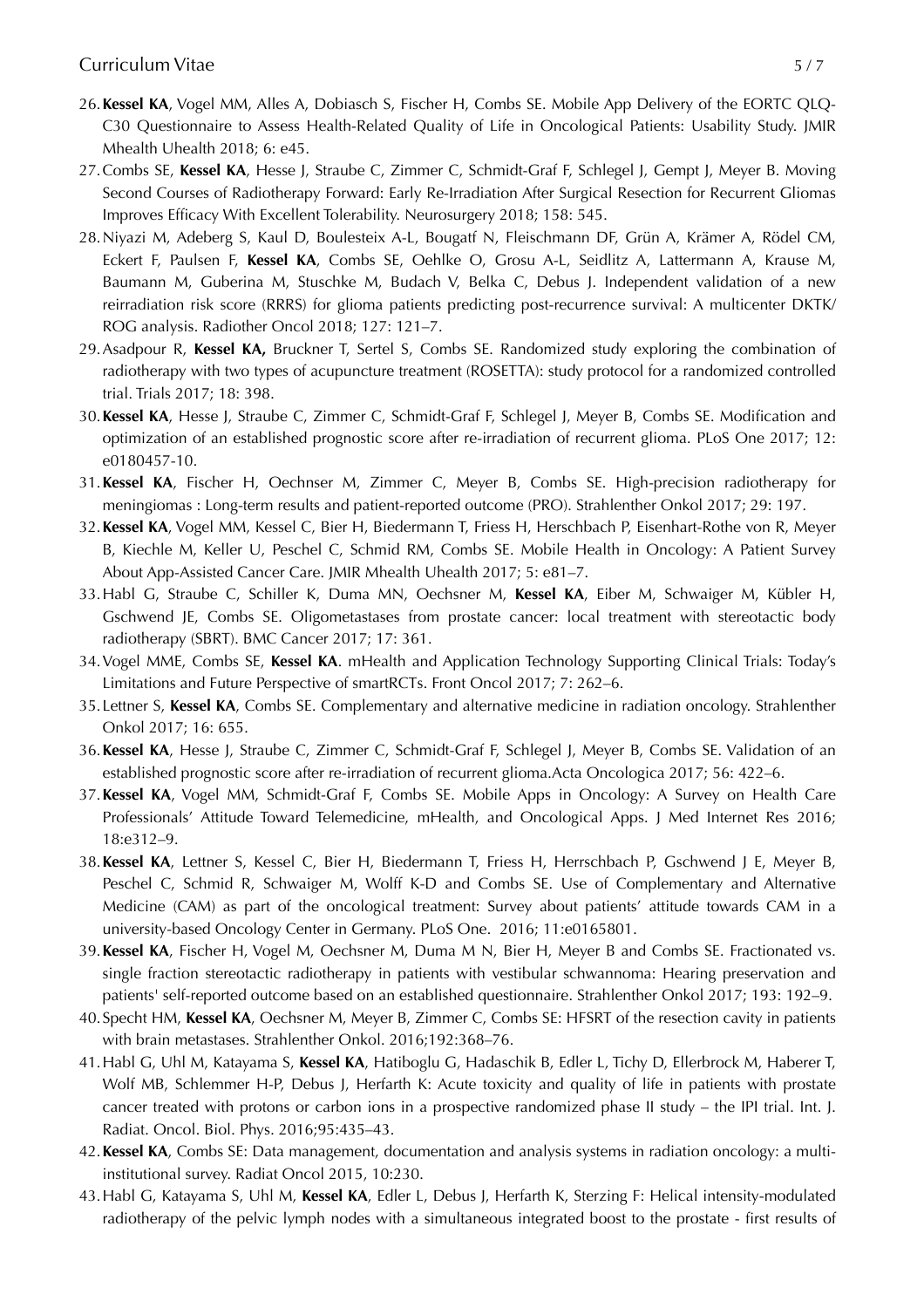the PLATIN 1 trial. BMC Cancer 2015, 15:868.

- 44.Rieber JG, **Kessel KA**, Witt O, Behnisch W, Kulozik AE, Debus J, Combs SE: Treatment tolerance of particle therapy in pediatric patients. Acta Oncologica 2015, 54:1049–1055.
- 45.**Kessel KA**, Jäger A, Habermehl D, Rüppell J, Bendl R, Debus J, Combs SE: Changes in Gross Tumor Volume and Organ Motion Analysis During Neoadjuvant Radiochemotherapy in Patients With Locally Advanced Pancreatic Cancer Using an In-House Analysis System. Technol Cancer Res Treat 2015, 15:348–354.
- 46.Katayama S, Striecker T, **Kessel KA**, Sterzing F, Habl G, Edler L, Debus J, Herfarth K: Hypofractionated IMRT of the prostate bed after radical prostatectomy: acute toxicity in the PRIAMOS-1 trial. Int J Radiat Oncol Biol Phys 2014, 90:926–933.
- 47.Combs SE, Habermehl D, **Kessel KA**, Bergmann F, Werner J, Naumann P, Jäger D, Büchler MW, Debus J: Prognostic impact of CA 19-9 on outcome after neoadjuvant chemoradiation in patients with locally advanced pancreatic cancer. Ann Surg Oncol 2014, 21:2801–2807.
- 48.Koerber SA, Slynko A, Haefner MF, Krug D, Schoneweg C, **Kessel KA**, Kopp-Schneider A, Herfarth K, Debus J, Sterzing F: Efficacy and toxicity of chemoradiation in patients with anal cancer - a retrospective analysis. Radiat Oncol 2014, 9:113.
- 49.**Kessel KA**, Bohn C, Engelmann U, Oetzel D, Bougatf N, Bendl R, Debus J, Combs SE: Five-year experience with setup and implementation of an integrated database system for clinical documentation and research. Comput Methods Programs Biomed 2014, 114:206–217.
- 50.Katayama S, Habl G, **Kessel KA**, Edler L, Debus J, Herfarth K, Sterzing F: Helical intensity-modulated Radiotherapy of the Pelvic Lymph Nodes with Integrated Boost to the Prostate Bed - Initial Results of the PLATIN 3 Trial. BMC Cancer 2014, 14:20.
- 51.Combs SE, Salehi-Allameh B, Habermehl D, **Kessel KA**, Welzel T, Debus J: Clinical response and tumor control based on long-term follow-up and patient-reported outcomes in patients with chemodectomas of the skull base and head and neck region treated with highly conformal radiation therapy. Head Neck 2014, 36:22–27.
- 52.Combs SE, Habermehl D, **Kessel KA**, Bergmann F, Werner J, Brecht IC, Schirmacher P, Jäger D, Büchler MW, Debus J: Intensity modulated radiotherapy as neoadjuvant chemoradiation for the treatment of patients with locally advanced pancreatic cancer : Outcome analysis and comparison with a 3D-treated patient cohort. Strahlenther Onkol 2013, 189:738–744.
- 53.Combs SE, **Kessel KA**, Habermehl D, Haberer T, Jäkel O, Debus J: Proton and carbon ion radiotherapy for primary brain tumors and tumors of the skull base. Acta Oncol 2013, 52:1504–1509.
- 54.**Kessel KA**, Habermehl D, Jäger A, Floca RO, Zhang L, Bendl R, Debus J, Combs SE: Development and validation of automatic tools for interactive recurrence analysis in radiation therapy: optimization of treatment algorithms for locally advanced pancreatic cancer. Radiat Oncol 2013, 8:138.
- 55.Combs SE, Welzel T, Habermehl D, Rieken S, Dittmar J-O, **Kessel KA**, Jäkel O, Haberkorn U, Debus J: Prospective evaluation of early treatment outcome in patients with meningiomas treated with particle therapy based on target volume definition with MRI and 68Ga-DOTATOC-PET. Acta Oncol 2013, 52:514–520.
- 56.Combs SE, Welzel T, **Kessel KA**, Habermehl D, Rieken S, Schramm O, Debus J: Hearing preservation after radiotherapy for vestibular schwannomas is comparable to hearing deterioration in healthy adults and is accompanied by local tumor control and a highly preserved quality of life (QOL) as patients' self-reported outcome. Radiother Oncol 2013, 106:175–180.
- 57.Hauswald H, Rieken S, Ecker S, **Kessel KA**, Herfarth K, Debus J, Combs SE: First experiences in treatment of low-grade glioma grade I and II with proton therapy. Radiat Oncol 2012, 7:189.
- 58.**Kessel KA**, Habermehl D, Bohn C, Jäger A, Floca RO, Zhang L, Bougatf N, Bendl R, Debus J, Combs SE: [Database supported electronic retrospective analyses in radiation oncology: establishing a workflow using the example of pancreatic cancer]. Strahlenther Onkol 2012, 188:1119–1124.
- 59.Combs SE, **Kessel KA**, Herfarth K, Jensen A, Oertel S, Blattmann C, Ecker S, Hoess A, Martin E, Witt O, Jäkel O, Kulozik AE, Debus J: Treatment of pediatric patients and young adults with particle therapy at the Heidelberg Ion Therapy Center (HIT): establishment of workflow and initial clinical data. Radiat Oncol 2012, 7:170.
- 60.**Kessel KA**, Bougatf N, Bohn C, Habermehl D, Oetzel D, Bendl R, Engelmann U, Orecchia R, Fossati P, Pötter